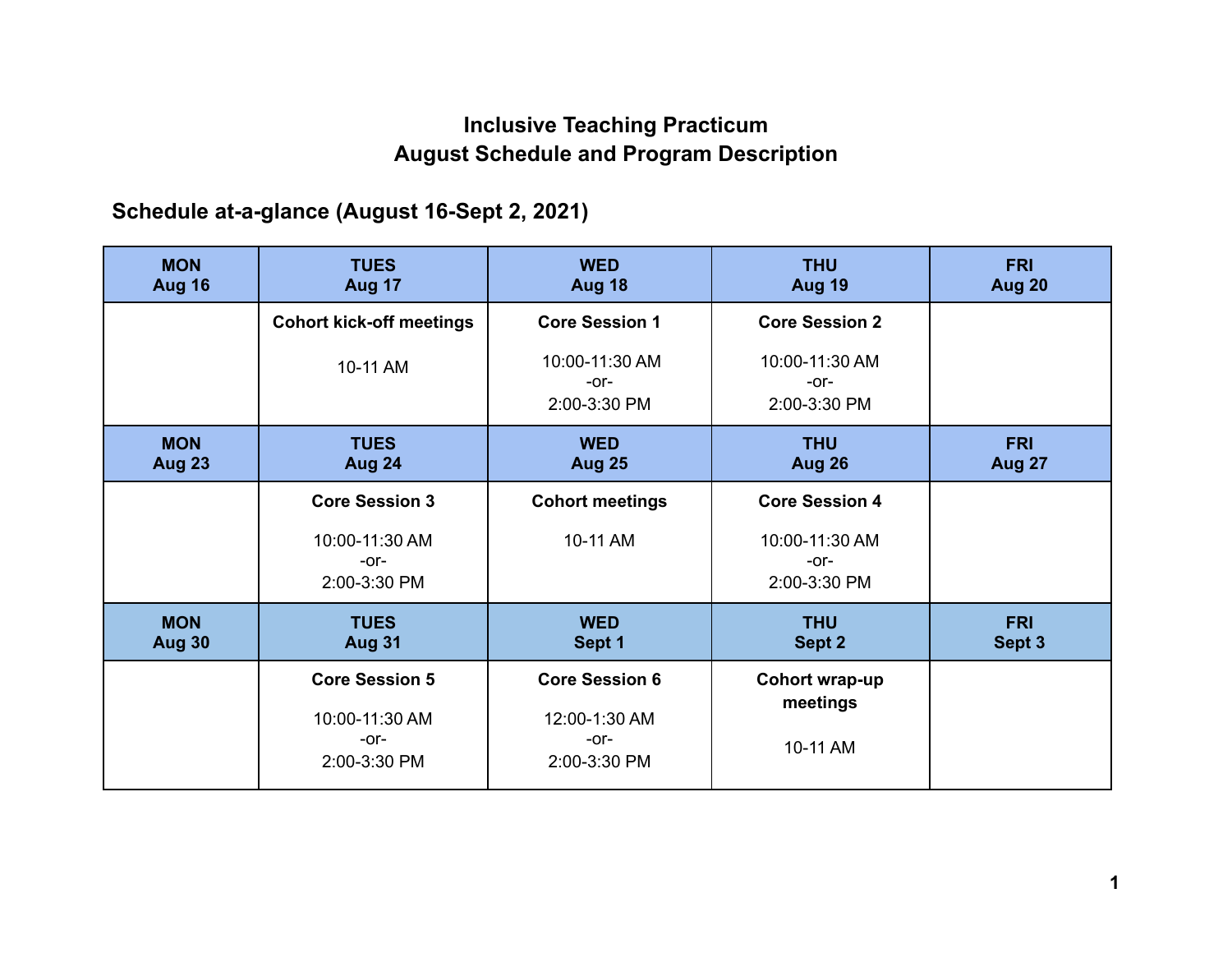### **Overview:**

**The Inclusive Teaching Practicum** is a three-week cohort-based program designed for instructors of all levels, backgrounds and teaching contexts to deepen their understanding of how their identities, positionality and practices (as well as those of their students) impact course climate and student learning, and to reflect on how they may interrogate and decenter dominant perspectives and content. It is a priority at Northwestern, and an essential part of the university's mission, that students of all identities feel included, welcomed, affirmed and encouraged in their courses and have equitable learning experiences. While many instructors strive to create inclusive learning environments and positively impact student learning and development, many grapple with how to adapt and/or adjust their practices to meet these goals. Drawing on expertise from across the university, the practicum is based on the university's [Inclusive](https://www.northwestern.edu/searle/initiatives/diversity-equity-inclusion/inclusive-teaching/index.html) [Teaching Principles](https://www.northwestern.edu/searle/initiatives/diversity-equity-inclusion/inclusive-teaching/index.html) and weaves together interactive synchronous sessions, asynchronous learning activities, individual consultations, and opportunities to learn from experts and peers. *Please note: This program has a different focus and curriculum from A Seat at the Table* offered by the Searle Center*.*

By participating in this three-week practicum, participants will:

- Develop a critical awareness of their own identities, positionality and assumptions and how those constructs have informed their practice as educators
- Interrogate what they privilege, highlight, ignore or silence in their course materials, activities and assessments
- Reflect on what they are doing to promote an affirming classroom climate and apply strategies for developing inclusive learning environments.
- Recognize and be responsive to the ways that current events can impact students, their identities, and their learning
- Apply inclusive teaching principles to their specific course materials and contexts

The practicum will run during these dates:

- August 16-Sept 2 2021
- Oct 11-Oct 29 2021
- November 1-19 2021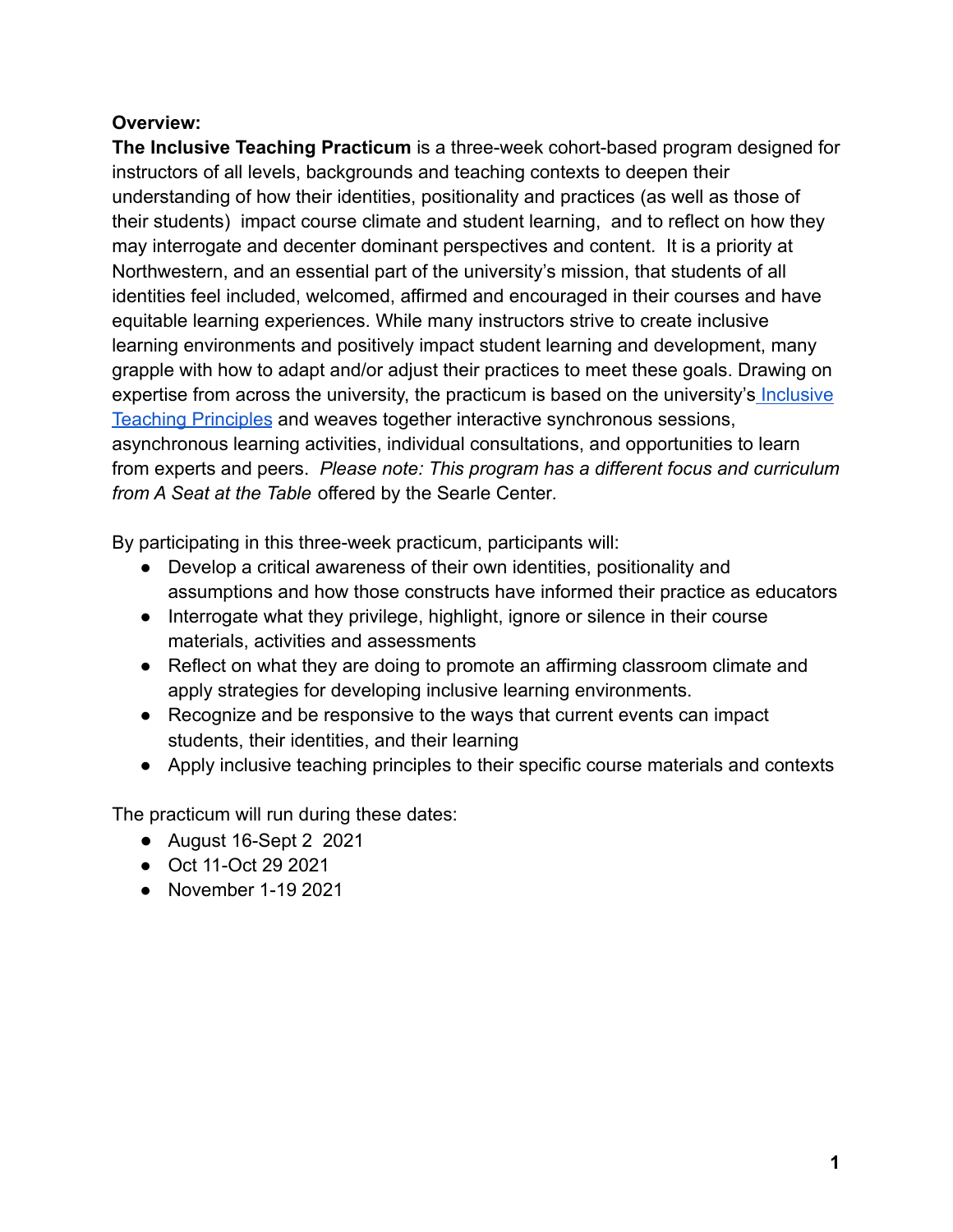### **FULL Schedule and session descriptions**

#### **Week 1**

### **Tuesday August 17:** *Kick-off meeting* (50 minutes)

In this kick-off meeting, you will meet in small cohorts (10-12 instructors). After a welcome and introduction, your cohort lead will provide an overview of inclusive teaching, the practicum learning objectives and curriculum, and the Canvas site. We will discuss expectations and communal guidelines ("ground rules.")

### **Wednesday, August 18:** *Core session 1* (90 minutes)

### *Exploring personal and social identity: Self-reflection as a Tool for Creating Inclusive Classroom Environments.*

Facilitated by Omari Keeles, PhD

In this session, we will engage in discussions of social identity, and power and positionality that typically influence interactions in classroom learning environments. We will move through guided and reflective exercises on your learning and teaching contexts in terms of diversity, equity, and inclusion, increase their awareness of the role social identities (yours and your students') plays in students' curricular experiences, and begin to identify effective, evidence-based strategies to create inclusive learning environments. Participants will:

- Discuss your own social identities and implications for interpersonal/intergroup communication
- Consider your own social identities and background and implications for pedagogy
- Explain the relation between social identity, positionality, and inclusive teaching practices
- Review strategies for being an inclusive instructor

This session focuses on **Principle 1:** Consider your and your students' social identities and positionalities

## **Thursday Aug 19** *Core session 2* **(**90 minutes) *Expanding Our Views of Students*

Facilitated by Mesmin Destin, PhD, Associate Professor, Department of Psychology

In this interactive session, you will learn about recent advances from psychological science on how to best support the learning, achievement, and well-being of students from a diverse range of backgrounds. This includes the latest experimental research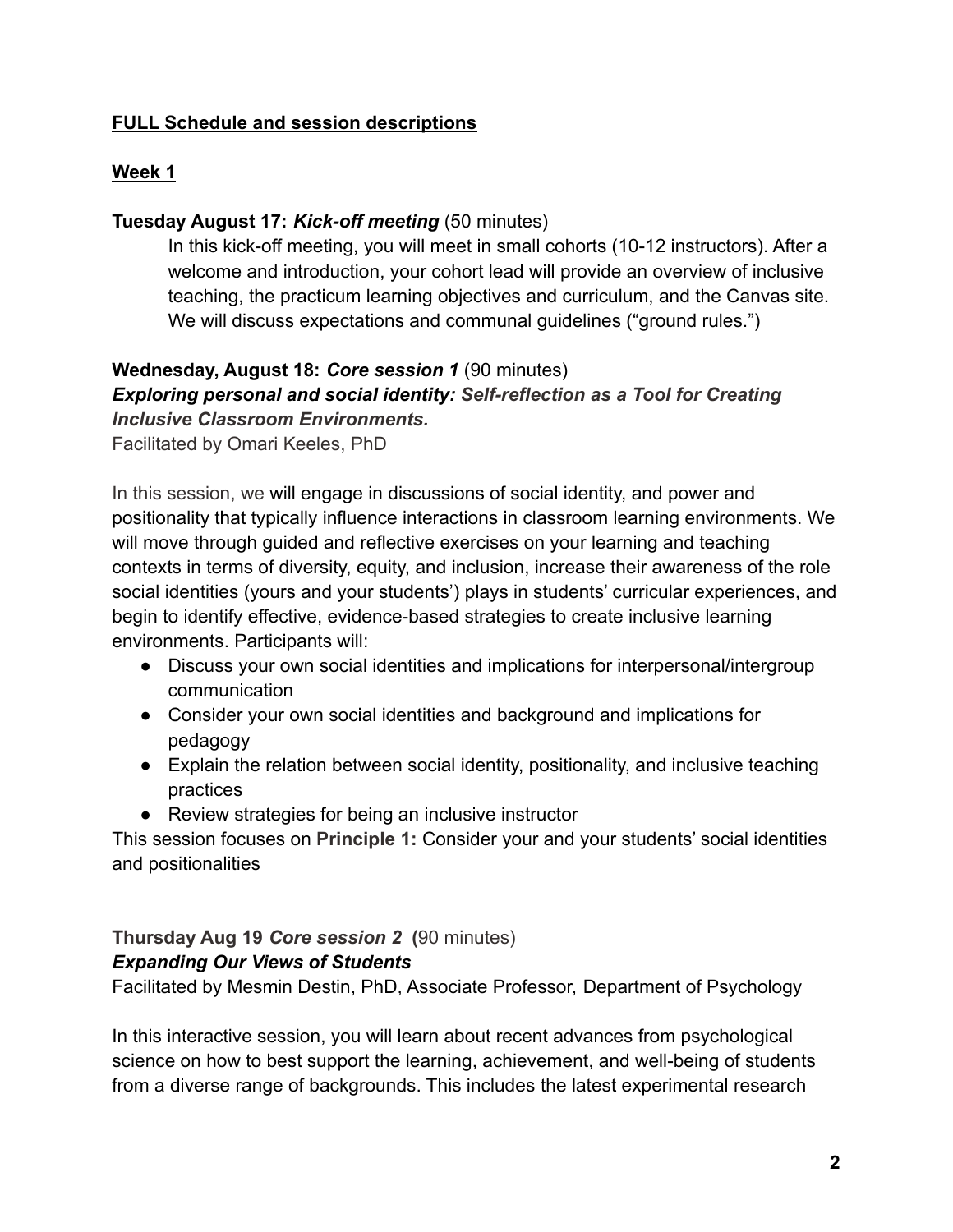evidence on the effects of strengths-based messages about students' marginalized identities. You will have the opportunity to explore how study findings apply to the messages that you send to students in your own learning contexts and educational practice.

# *Week 2*

# **August 24:** *Core session 3:* (90 min interactive session plus pre-post work) *Examining our assumptions and communicating expectations*

Facilitated by Becca Greenstein, MA (University Libraries) and Susanna Calkins, PhD (Searle Center for Advancing Learning and Teaching)

In this interactive session, we will examine our syllabi for assumptions and biases, and reflect critically on how to communicate clear course standards and expectations. We will also explore what it means to empower students to advocate for themselves and their learning. By the end of the session, you will be able to:

- Reflect on the assumptions and biases you bring to their course design and you syllabi
- Co-create expectations for student participation and engagement
- Communicate clear expectations for your courses
- Develop strategies for normalizing student self-advocacy and help-seeking skills

This session focuses on

- **Principle 2:** Establish and communicate clear course standards and expectations
- **Principle 4**: Communicate sources of support for learning.

### **August 26:** *Core session 4* (90 min interactive session plus pre-work): *Connecting Beyond the Content: Creating and Assessing Inclusive Learning Environments*

Facilitated by Veronica Womack, PhD (The Inclusive STEM Teaching Project) and Kate Harrington-Rosen, MS (Office of Equity)

Join us for an interactive workshop that will equip participants with frameworks and tools for creating and assessing inclusive, meaningful, affirming learning environments. With a focus on strategies for positioning students as active participants in the learning space and strategies for ongoing assessment of inclusion efforts, this session will engage participants to envision and create classrooms that actively affirm learners of all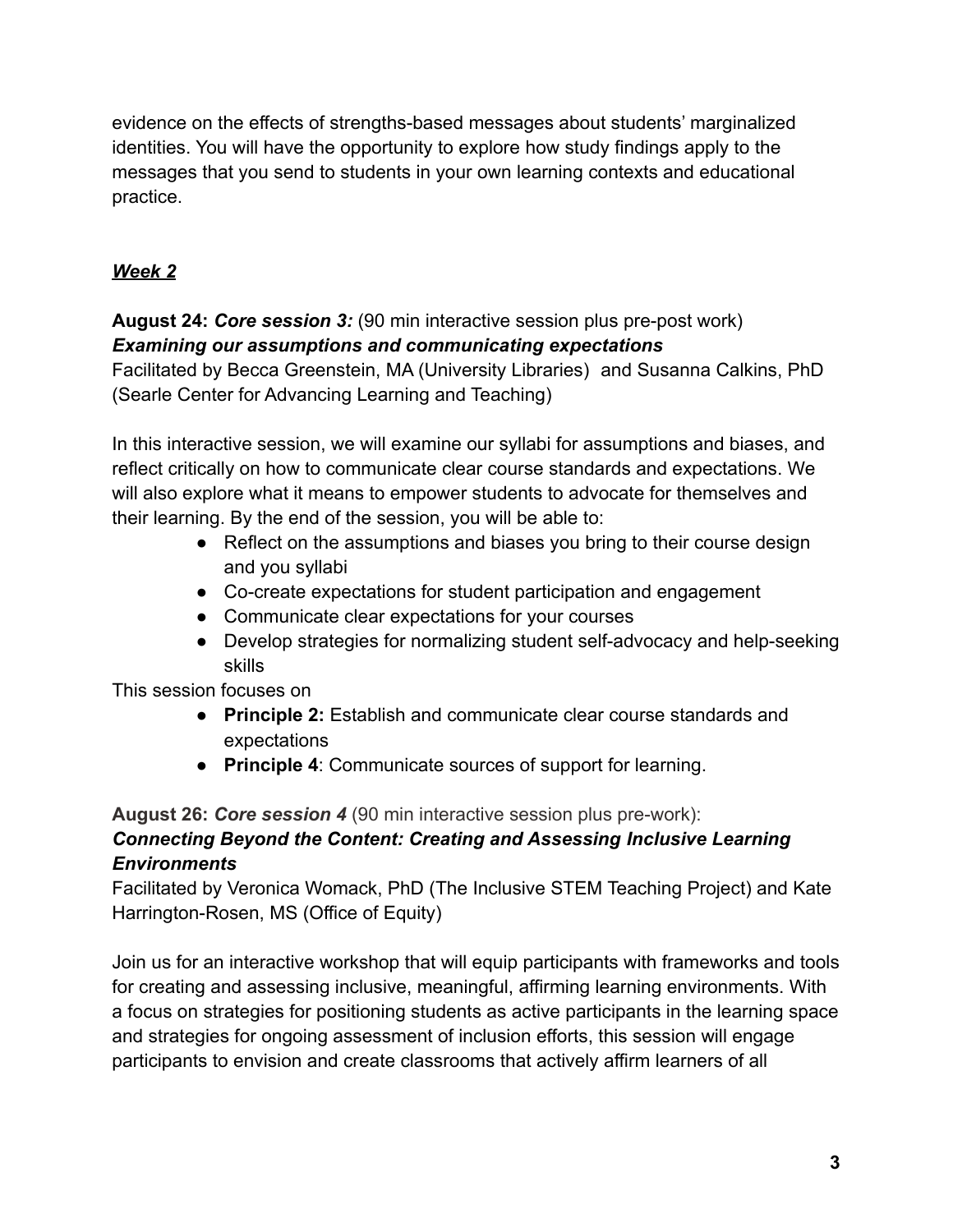identities. Through self-reflection, review of research, and case studies, participants will have opportunities to explore and practice the techniques provided. Participants will:

- **Reflect** on personal experiences of inclusive and exclusive classroom practices and interactions
- **Examine** current literature around student inclusion
- **Identify** methods of assessing inclusive teaching efforts
- **Identify** proactive strategies and way of 'being' that promote mutual respect and collaboration

This session focuses on

- **Principle 5:** Cultivate a welcoming and inclusive course climate (learning environment)
- **Principle 7:** Assess your inclusive teaching.

# **Week 3**

## **Monday August 30:** *Core session 5:* (90 min Interactive session plus pre-post work) *Rethinking Teaching Strategies & Assessment of learning through a Diversity & Inclusion Lens*

Facilitated by Stefanie Hicks, CDP (Human Resources) and James R Stachowiak, MS (AccessibleNU)

In this session, you will explore your teaching strategies and assignments to make adjustments to more effectively engage and assess diverse learners. You will be challenged to think about how societal norms have influenced your teaching and will be introduced to new strategies to effectively engage diverse learners. You will also critically deconstruct one of your assessments, examining what skills and knowledge you are expecting students to demonstrate, the means by which you currently expect students to acquire and demonstrate those skills, the methods you use to assess student learning and reflect on barriers that these practices may cause for different student populations. Once you have peeled back your current assignments, through discussion, you will explore ways to provide multiple means of expression through offering options and flexibility that will result in more accurate, accessible, equitable and inclusive assessments for all students. We will:

- Explore cultural and societal teaching norms and how they've influenced your teaching practices
- Identify 2-3 teaching strategies for implementation to effectively engage diverse learners
- Deconstruct a current assessment by identifying the assessment target and access skills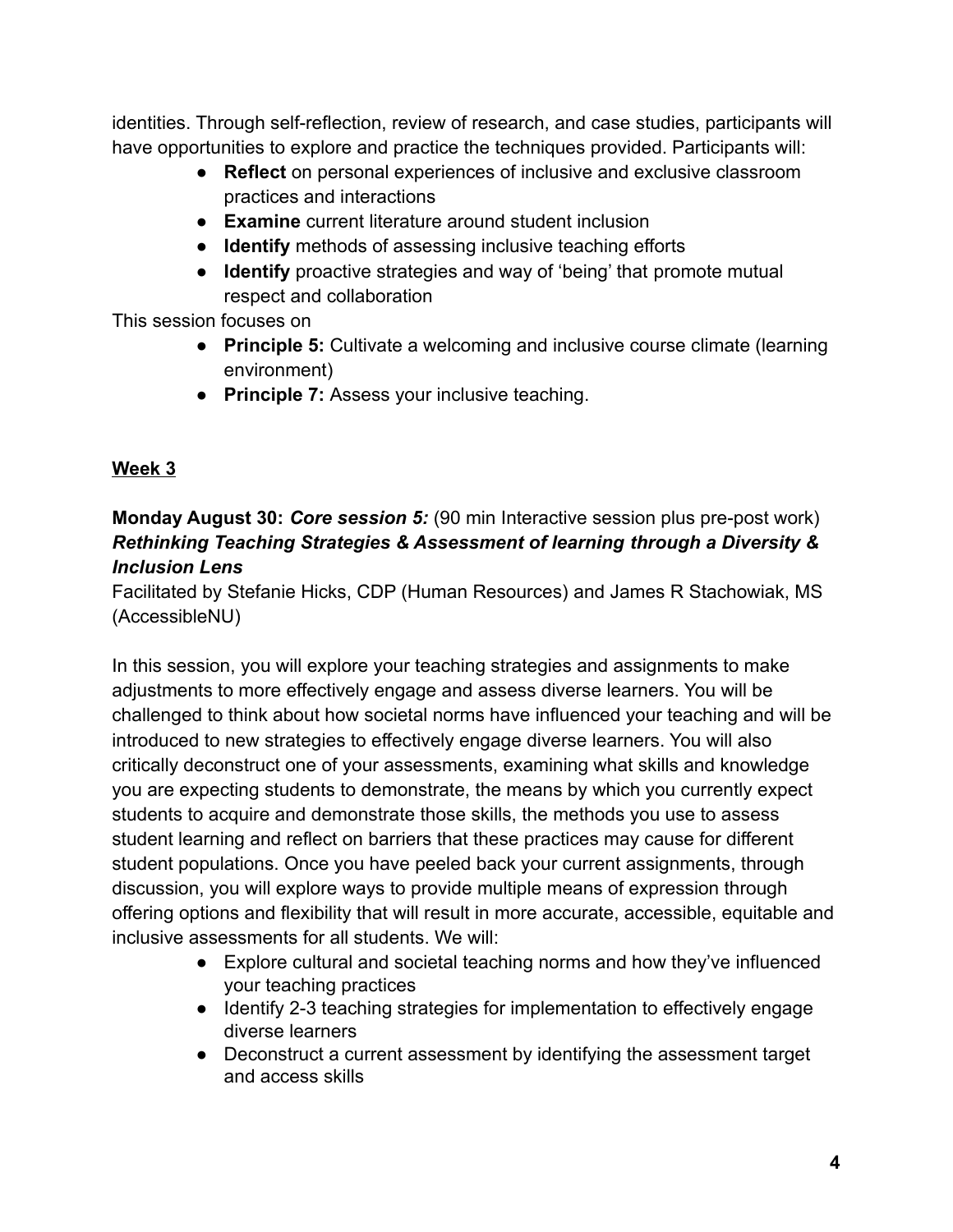• Redesign an assessment offering options that reduce barriers around identified access skills

This session will focus on

- **Principle 3:** Offer multiple ways for students to demonstrate their learning and knowledge
- **Principle 6:** Consider diverse teaching and learning frameworks and methods

## **Wed Sept 1: Core session 6** (90 minute interactive session)

### *Staying current with inclusive teaching literature and strategies*

Facilitated by Veronica Womack, PhD (Inclusive STEM Teaching Project), Steven Adams, MSLS (University Libraries) and Susanna Calkins, PhD (Searle Center for Advancing Learning and Teaching)

Join us for an interactive workshop that will provide resources to support your continual learning around inclusive teaching and a space to reflect on your learning from this practicum. We will discuss the ways to cultivate community and support to sustain your commitment to social transformation in higher education. You will

- Identify an area where you would like to develop more understanding in regards to inclusive teaching
- Identify ways to sustain yourself and your colleagues in continual learning and commitment around inclusive teaching
- Familiarize yourself with resources

This session focuses on **Principle 8**: Stay current with Inclusive Teaching literature and strategies.

# **Thursday Sept 2: Wrap up sessions (in cohorts)**

In this wrap-up session, you will meet with your cohort to reflect critically on what you've learned, identifying one or two areas to develop or improve, with a plan for moving forward.

**Consultations (optional)** Throughout the practicum, you will have the opportunity to consult with one of several experts to reflect on how to incorporate the inclusive teaching principles into your own learning and teaching contexts.

#### *\*\*\*\*\*\*\*\*\*\*\*\*\*\*\*\*\*\*\*\*\*\*\*\*\*\*\*\*\*\*\*\*\*\*\*\*\*\*\*\*\*\*\**

**Partners:** The Practicum is a collaboration of the Searle Center for Advancing Learning and Teaching, AccessibleNU, the Office of Equity, Social Justice Education, University Libraries, Academic Technologies, the Office of the Provost, the School of Professional Studies and the Inclusive STEM Teaching Project.